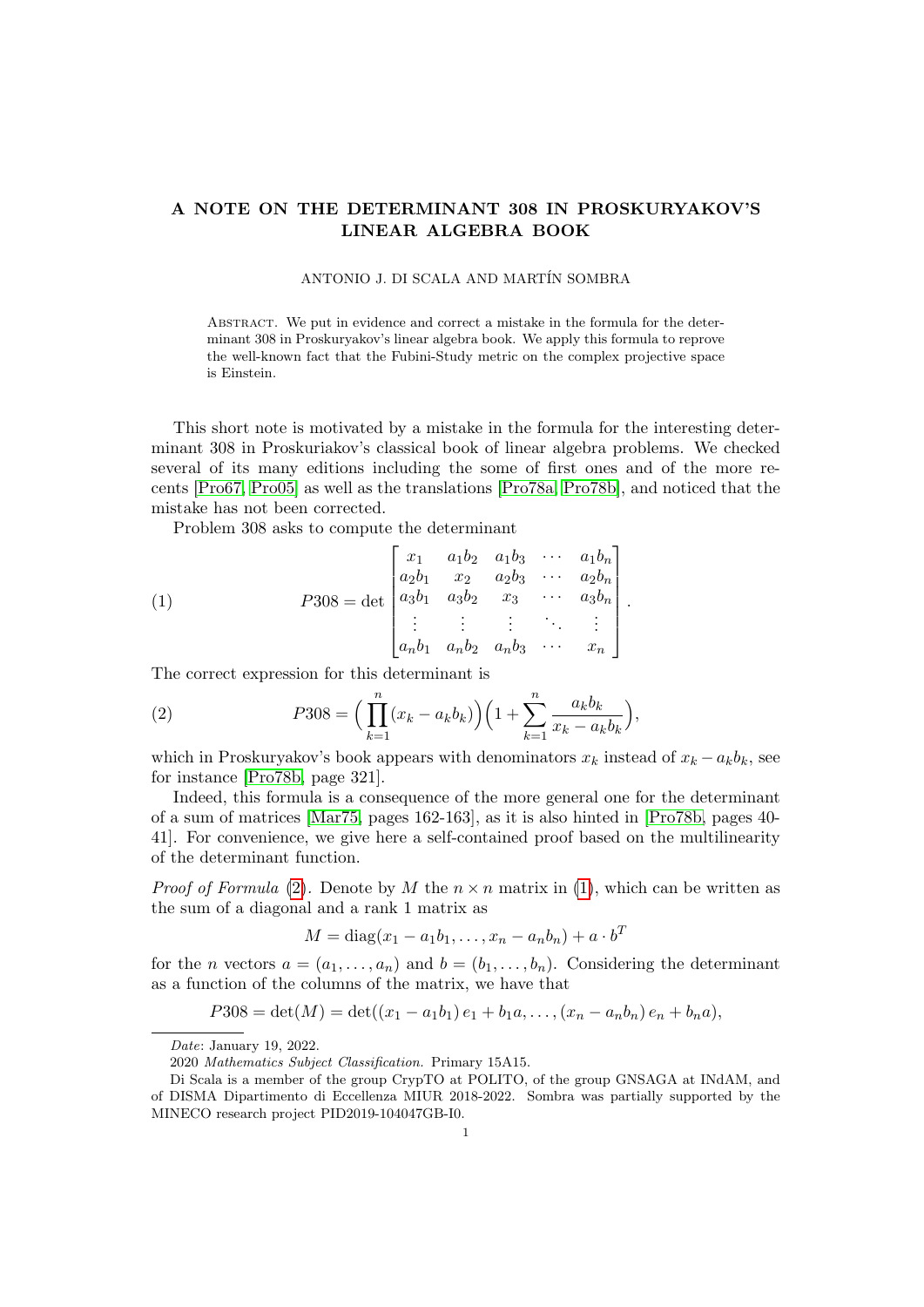where  $e_i$  denotes the standard n vector  $(0, \ldots, 0, \stackrel{i}{1}, 0, \ldots, 0)$ . By the multilinearity of the determinant function and the fact that it vanishes when the vectors are linearly dependent, we have that

$$
P308 = \det((x_1 - a_1b_1) e_1, \dots, (x_n - a_n b_n) e_n)
$$
  
+ 
$$
\sum_{k=1}^n \det(b_1 a, \dots, b_{k-1} a, (x_k - a_k b_k) e_k, b_{k+1} a, \dots, b_n a)
$$
  
= 
$$
\prod_{k=1}^n (x_k - a_k b_k) + \sum_{i=1}^n a_k b_k \prod_{l \neq k} (x_l - a_l b_l),
$$

which gives the intended formula  $\Box$ 

As an application, we compute the Ricci form of the Fubini-Study metric on the  $n$ dimensional complex projective space  $\mathbb{P}^n$ . In Riemannian geometry, this computation is usually done using the invariance of this metric with respect to the action of the unitary group as in [\[Mor07,](#page-2-5) §13.3]. By contrast, Formula [\(2\)](#page-0-0) allows to do it in a direct way.

Let  $Z_0, \ldots, Z_n$  be the homogeneous coordinates of this projective space and for each  $k \in \{0, \ldots, n\}$  consider the open chart  $U_k = (Z_k \neq 0) \simeq \mathbb{C}^n$  with coordinates  $z_1, \ldots, z_n$ . The Fubini-Study form  $\omega_{\text{FS}}$  is the Kähler form on  $\mathbb{P}^n$  given in these coordinates by

$$
\omega_{\rm FS}:=i\partial\overline{\partial}\log(1+\|z\|^2)
$$

where  $\partial, \overline{\partial}$  are the Dolbeault operators and  $||z|| = (|z_1|^2 + \cdots + |z_n|^2)^{1/2}$ . The corresponding Hermitian matrix with respect to the frame  $\frac{\partial}{\partial z_i}$ ,  $i = 1, \ldots, n$  writes down as

$$
H = \left[\frac{\partial^2}{\partial z_i \partial \overline{z}_j} \log(1 + ||z||^2)\right]_{i,j}
$$
  
= 
$$
\frac{1}{(1 + ||z||^2)} \begin{bmatrix} 1 + ||z||^2 - \overline{z}_1 z_1 & -\overline{z}_1 z_2 & \cdots & -\overline{z}_1 z_n \\ -\overline{z}_2 z_1 & 1 + ||z||^2 - \overline{z}_2 z_2 & \cdots & -\overline{z}_2 z_n \\ \vdots & \vdots & \ddots & \vdots \\ -\overline{z}_n z_1 & -\overline{z}_n z_2 & \cdots & 1 + ||z||^2 - \overline{z}_n z_n \end{bmatrix}
$$

and by [\[Mor07,](#page-2-5) Formula (12.6)], the associated Ricci form is then given by

$$
\rho_{\text{FS}}:=-i\partial\overline{\partial}\log(\det(H)).
$$

Notice that  $det(H)$  is a special case of P308 with

$$
x_i = \frac{1 + ||z||^2 - |z_i|^2}{(1 + ||z||^2)^2}, \quad a_i = \frac{-\overline{z}_i}{(1 + ||z||^2)^2}, \quad b_i = \frac{z_i}{(1 + ||z||^2)^2} \quad \text{for } i = 1, \dots, n.
$$

Now a straightforward application of Formula [\(2\)](#page-0-0) gives  $\det(H) = (1 + ||z||^2)^{-n-1}$ . This implies that

$$
\rho_{\rm FS} = -\mathrm{i}\partial\overline{\partial}\log((1+\|z\|^2)^{-n-1}) = (r+1)\,\omega_{\rm FS},
$$

showing that the Fubini-Study metric is Einstein with  $r + 1$  as Einstein constant.